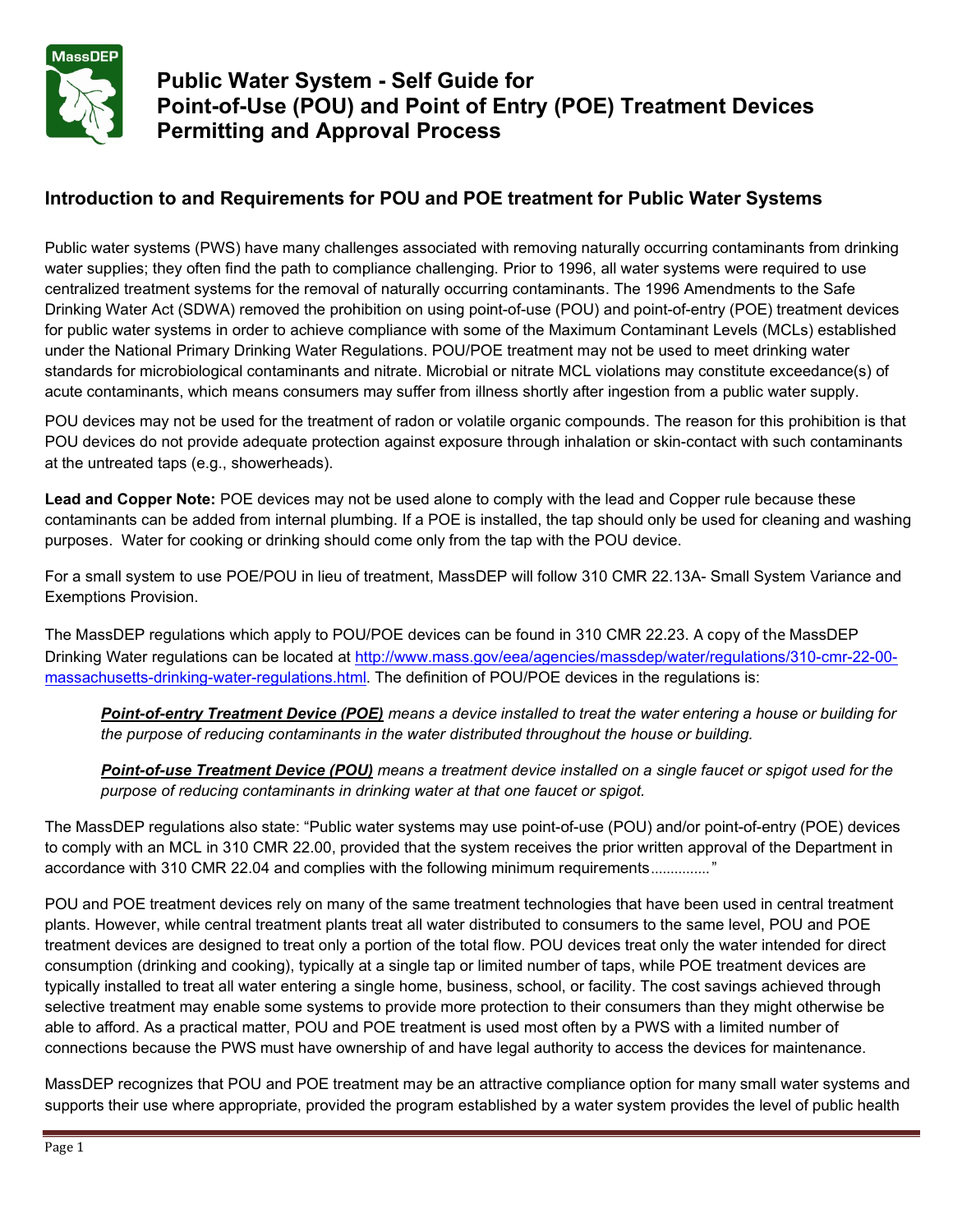protection required in the SDWA. The Department will review each system's desire to use a POU/POE program on a case-bycase basis taking into consideration the number of service connections, population being served, contaminant of concern, proposed treatment processes, and a system's overall ability to carry out such program.

A PWS opting for the POU/POE treatment option to comply with applicable drinking water regulations must carefully consider cost of implementation, customer education, legal issues/potential liabilities, pilot testing, device/installation requirements, water sampling reporting and notification requirements, as well as any matter of waste handling. Operation and maintenance (O & M) costs also must be factored in. O&M costs are those expenses associated with maintaining a working POU/POE system that involves water sampling at each tap for drinking, reporting sampling results, labor, service contracts, recordkeeping, liability insurance and related administrative functions.

Ultimately, POU or POE treatment devices may be an option for some small PWSs or small distribution systems within a PWS where central treatment is not affordable.

### **Instructions to Applicant** – **How to Use This Self Guide**

The purpose of this Drinking Water Program (DWP) Self Guide is to assist public water systems (PWS)<sup>1</sup> that are interested in using POU/POE treatment to comply with an applicable drinking water requirement to prepare drinking water program permit applications and requests for approval that comply with current MassDEP regulations, policies, and guidance found at <http://www.mass.gov/eea/agencies/massdep/water/drinking/>[.](http://www.mass.gov/eea/agencies/massdep/water/drinking/) Completion of this self guide will ensure that the applicant has considered minimum permitting aspects identified by the MassDEP Drinking Water Program. Interested PWS or facilities that meet the definition of a PWS in accordance with 310 CMR 22.02, are strongly recommended to consult with MassDEP Drinking Water Program staff before completing this self guide. Please note: MassDEP may require additional information as regulations, standards, or procedures are implemented or revised. **This self guide does not need to be submitted to MassDEP,** but may be used in planning consultations with MassDEP staff.

- Step 1. Find the regional MassDEP office for the city or town where your proposed system is located: [http://www.mass.gov/eea/agencies/massdep/about/contacts/find-the-massdep-regional-office-for-your-city-or](http://www.mass.gov/eea/agencies/massdep/about/contacts/find-the-massdep-regional-office-for-your-city-or-town.html)[town.html](http://www.mass.gov/eea/agencies/massdep/about/contacts/find-the-massdep-regional-office-for-your-city-or-town.html)
- Step 2. Contact the regional MassDEP office in advance of planning for the installation of POU/POE devices by a Public Water System. MassDEP staff will help you determine if a POU/POE device is applicable for your PWS and if this guide is applicable to you and to identify all permits and approvals that you will need.

| Region                                                                              | Name                   | <b>Phone</b> | Email                       |  |  |  |
|-------------------------------------------------------------------------------------|------------------------|--------------|-----------------------------|--|--|--|
| NERO - (Northeast)                                                                  | <b>Kristin Divris</b>  | 508-887-0021 | Kristin.Divris@mass.gov     |  |  |  |
| SERO - (Southeast)                                                                  | <b>Richard Rondeau</b> | 508-946-2816 | Richard.Rondeau@state.ma.us |  |  |  |
| CERO - (Central)                                                                    | <b>Robert Bostwick</b> | 508-849-4036 | Robert.Bostwick@state.ma.us |  |  |  |
| WERO - (Western)                                                                    | Deirdre Doherty        | 413-755-2148 | Deirdre.Doherty@state.ma.us |  |  |  |
|                                                                                     | Margaret Finn          | 617-292-5746 | Margaret.Finn@state.ma.us   |  |  |  |
| BOSTON - (HQ)                                                                       | <b>Frank Niles</b>     | 617-574-6871 | Frank.Niles@state.ma.us     |  |  |  |
| Drinking Water Program email address: ProgramDirector-DWP@state.ma.us, 617-292-5770 |                        |              |                             |  |  |  |

#### **MassDEP Contact List**

 $1$  Public Water System means a system for the provision to the public of water for human consumption, through pipes or other constructed conveyances, if such system has at least 15 service connections or regularly serves an average of at least 25 individuals daily at least 60 days of the year. A public water system includes a "community water system" or a "non-community water system". For more information refer to PWS definition in MassDEP's regulations at <http://www.mass.gov/eea/agencies/massdep/water/regulations/regulations-and-standards.html#1>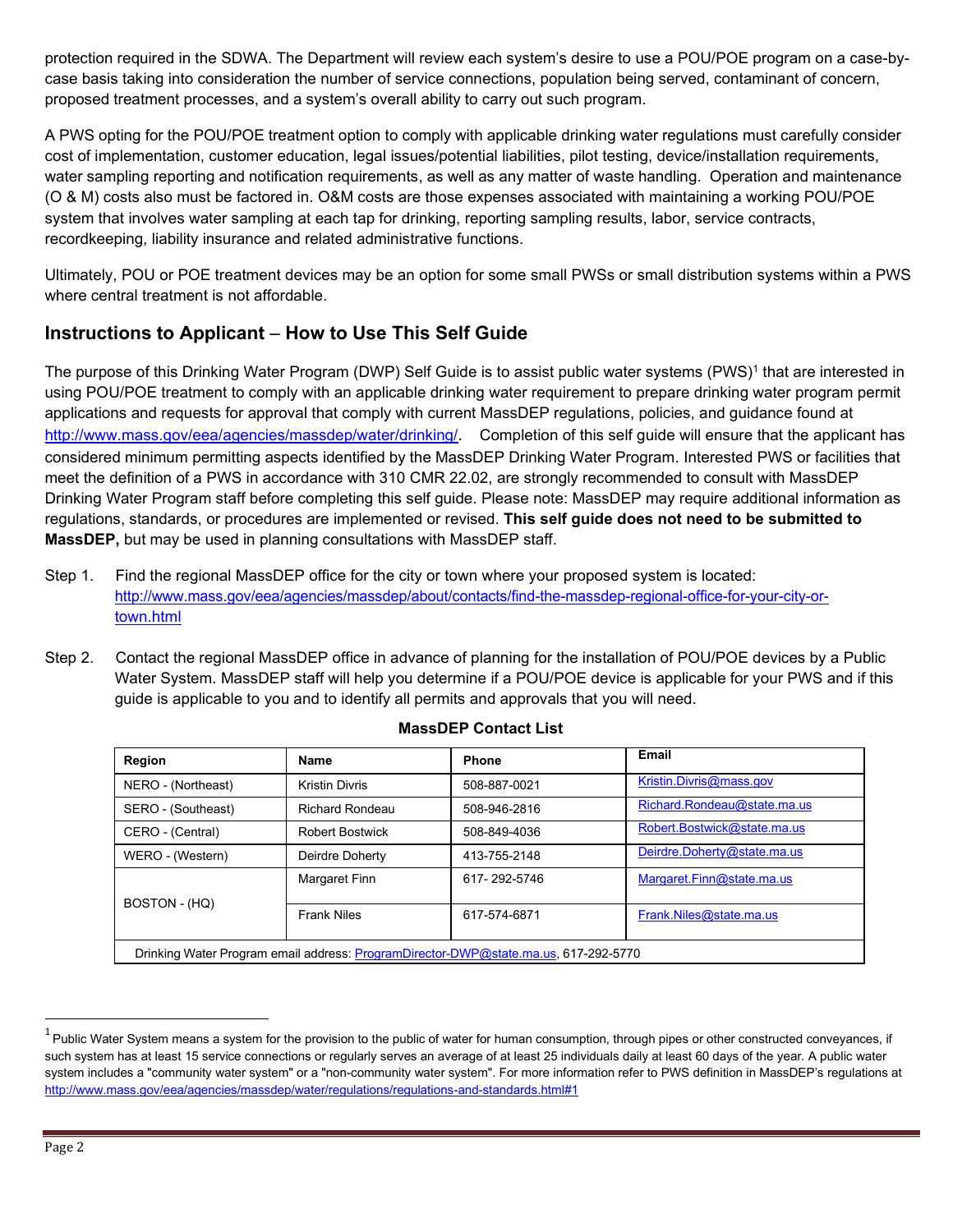- Step 3. Discuss your plans with MassDEP staff and check off all required items on the attached self guide. Review the web links for more information on any item. You may wish to record the name of the MassDEP staff you contacted and the date of your discussion for future contact.
- Step 4. Submit your permit and/or approval request as specified by your regional contact and the MassDEP information. MassDEP has various application fees with a waiver policy in certain cases. Refer to the forms for more information or to the schedule of water supply fees and permit codes at: <http://www.mass.gov/eea/agencies/massdep/service/approvals/>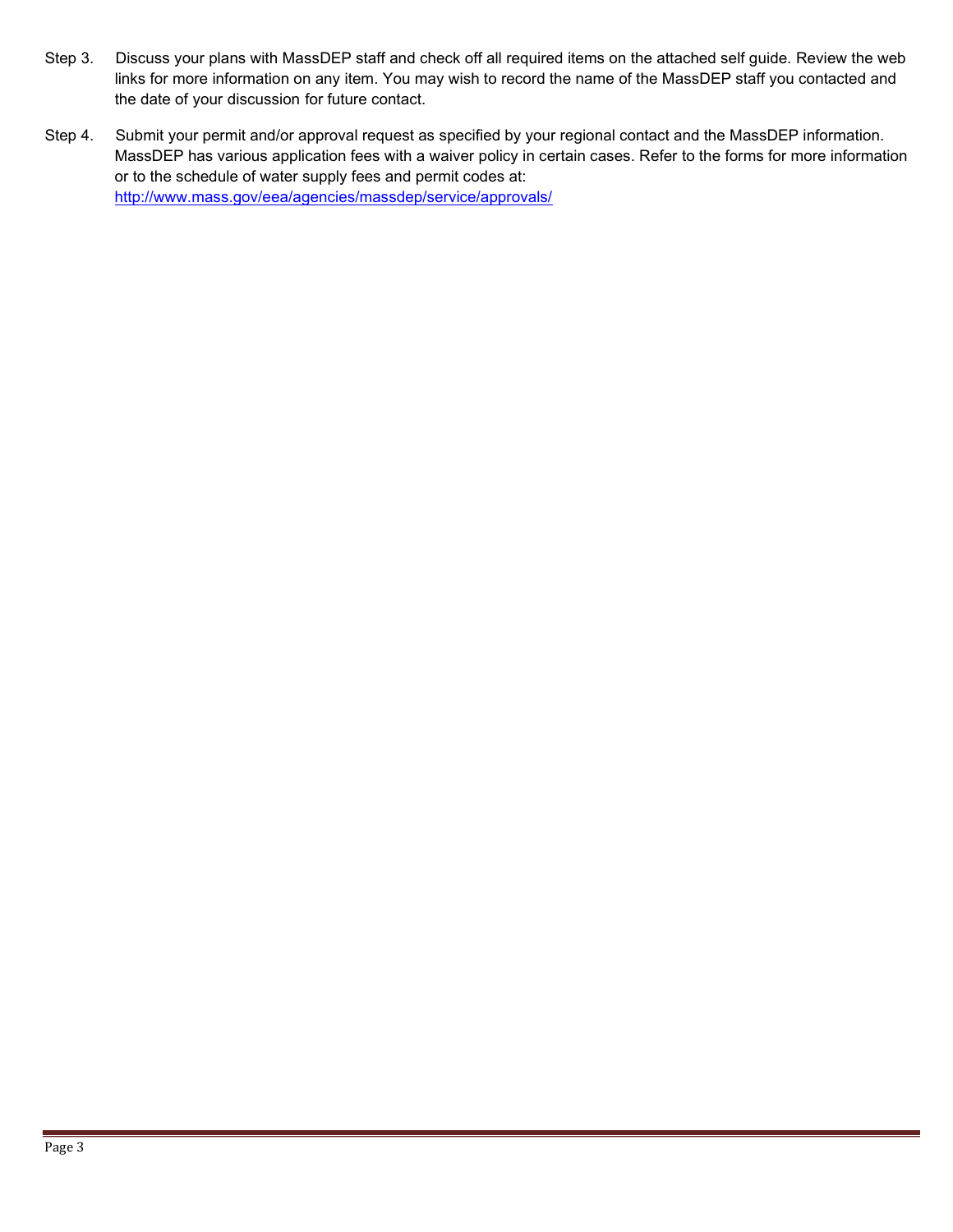## **Drinking Water System - Self Guide**

# **For POU/POE Devices**

This guide lists the minimum MassDEP/DWP Approvals., Permits, and Other Required Documents Needed for approval per 310 CMR 22.04 and 310 CMR 22.23 to install Point of Use or Point of Entry treatment devices in order to comply with the MassDEP Drinking Water standards and regulations.

| Item#                                                                                                                                                                                                                                                                                                          | Permit/Approval or Other Documentation Needed for all PWS                                                                                                                                                                                                                                                                                                    |                                                                                                                                                                                                                                                                                                                      | <b>Comments</b>                                                               |  |  |  |
|----------------------------------------------------------------------------------------------------------------------------------------------------------------------------------------------------------------------------------------------------------------------------------------------------------------|--------------------------------------------------------------------------------------------------------------------------------------------------------------------------------------------------------------------------------------------------------------------------------------------------------------------------------------------------------------|----------------------------------------------------------------------------------------------------------------------------------------------------------------------------------------------------------------------------------------------------------------------------------------------------------------------|-------------------------------------------------------------------------------|--|--|--|
| Check $J$ if<br>applicable<br>Discuss with<br>MassDEP<br>contact                                                                                                                                                                                                                                               | MassDEP may require the following permits/approvals and other documents prior to the system receiving final<br>approval to operate. View the web link for more information on the item.                                                                                                                                                                      |                                                                                                                                                                                                                                                                                                                      | Include<br>explanations of<br>not applicable<br>(N/A) items in this<br>column |  |  |  |
|                                                                                                                                                                                                                                                                                                                | Part A – Approval of Device(s)                                                                                                                                                                                                                                                                                                                               |                                                                                                                                                                                                                                                                                                                      |                                                                               |  |  |  |
|                                                                                                                                                                                                                                                                                                                |                                                                                                                                                                                                                                                                                                                                                              | <b>New Technology Approval</b>                                                                                                                                                                                                                                                                                       |                                                                               |  |  |  |
| In accordance with 310 CMR 22.04(8)(a) No supplier of water shall add, install or use any chemicals, drinking water<br>additives, or treatment devices or equipment that come into contact with drinking water unless such devices or equipment<br>have received the prior written approval of the Department. |                                                                                                                                                                                                                                                                                                                                                              |                                                                                                                                                                                                                                                                                                                      |                                                                               |  |  |  |
| $\mathbf{1}$<br>$\Box$                                                                                                                                                                                                                                                                                         | Check if your device is already approved for use:<br>http://www.mass.gov/eea/docs/dep/water/drinking/alpha/i-thru-z/poepou.xls                                                                                                                                                                                                                               |                                                                                                                                                                                                                                                                                                                      |                                                                               |  |  |  |
|                                                                                                                                                                                                                                                                                                                | If the device has not been approved it must be reviewed and permitted in accordance with 310<br>CMR 22.04(8) See the list of permits needed to approve the device at<br>http://www.mass.gov/eea/agencies/massdep/water/approvals/new-technology-approvals.html                                                                                               |                                                                                                                                                                                                                                                                                                                      |                                                                               |  |  |  |
| $2 \square$                                                                                                                                                                                                                                                                                                    | This technology permit application must be completed by the manufacturer of the<br>device. Devices must be ANSI/NSF or equivalent third party certified products. Send your<br>permit application to the MassDEP Drinking Water Program, Boston Office, 1 Winter Street,<br>MA 02108. Attention New Technology/POU-POE Include the information listed below: |                                                                                                                                                                                                                                                                                                                      |                                                                               |  |  |  |
|                                                                                                                                                                                                                                                                                                                | $A \Box$                                                                                                                                                                                                                                                                                                                                                     | Pilot testing of devices and water quality results in accordance with 310 CMR<br>$22.04(8)(c)(2)$ .                                                                                                                                                                                                                  |                                                                               |  |  |  |
|                                                                                                                                                                                                                                                                                                                | $B\Box$                                                                                                                                                                                                                                                                                                                                                      | Flow meter. For new technology to be used in POU/POE installations, a flow meter<br>must be included if the filter media/membrane replacement or scheduling happens<br>based on totalized flow, as required for the necessary maintenance and monitoring<br>of the device's performance as per 310 CMR 22.23 (4)(g). |                                                                               |  |  |  |
|                                                                                                                                                                                                                                                                                                                | $C \Box$                                                                                                                                                                                                                                                                                                                                                     | Mechanical warning. For new technology to be used in POU/POE installations, a<br>mechanical warning must be included to alert the user that device is no longer<br>treating water in accordance with 310 CMR 22.23 (4)(b).                                                                                           |                                                                               |  |  |  |
|                                                                                                                                                                                                                                                                                                                |                                                                                                                                                                                                                                                                                                                                                              | Part B - Approval for Water System                                                                                                                                                                                                                                                                                   |                                                                               |  |  |  |
| In accordance with 310 CMR 22.04 (1) Any person proposing to construct a new public water system, or operate a public<br>water system or to substantially modify an existing public water system shall obtain the written approval of the Department                                                           |                                                                                                                                                                                                                                                                                                                                                              |                                                                                                                                                                                                                                                                                                                      |                                                                               |  |  |  |
| To receive approval for your system you must submit both permit applications and other documents for approval. Below are<br>the minimum list of permits and approvals that will be necessary to be considered for approval                                                                                     |                                                                                                                                                                                                                                                                                                                                                              |                                                                                                                                                                                                                                                                                                                      |                                                                               |  |  |  |
| $\mathcal{L}$<br>1                                                                                                                                                                                                                                                                                             |                                                                                                                                                                                                                                                                                                                                                              | MassDEP Permit Application for a PWS to modify and existing PWS by installing<br>POU/POE devices. There are two categories of permits for approval to install POU/POE<br>treatment depending on the number of units:                                                                                                 |                                                                               |  |  |  |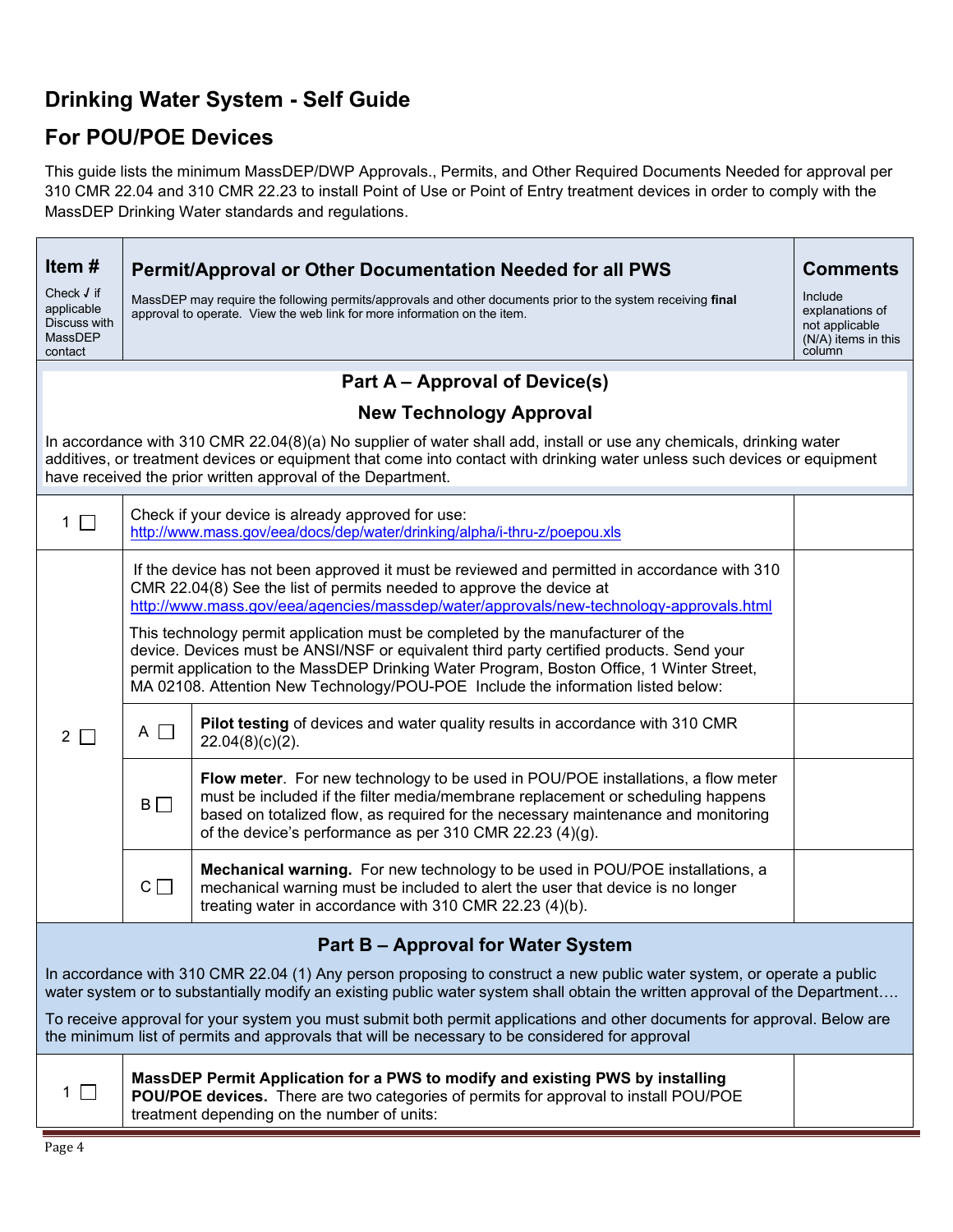|                              | $\Box$<br>A                                                                                                                                                                                                                                                                                                                          | BRP WS 30: POU or POE treatment device at 1 to 9 locations on the same<br>distribution system<br>http://www.mass.gov/eea/agencies/massdep/service/approvals/brp-ws-30.html                                                                                                                                                                                                          |  |
|------------------------------|--------------------------------------------------------------------------------------------------------------------------------------------------------------------------------------------------------------------------------------------------------------------------------------------------------------------------------------|-------------------------------------------------------------------------------------------------------------------------------------------------------------------------------------------------------------------------------------------------------------------------------------------------------------------------------------------------------------------------------------|--|
|                              | B<br>$\mathbf{L}$                                                                                                                                                                                                                                                                                                                    | BRP WS 35: POU or POE treatment device at 10 or more locations on the same<br>distribution system<br>http://www.mass.gov/eea/agencies/massdep/service/approvals/brp-ws-35.html                                                                                                                                                                                                      |  |
| information listed below to: |                                                                                                                                                                                                                                                                                                                                      | In your application to the MassDEP Drinking Water Program, Regional Office to install the devices on a PWS Include the                                                                                                                                                                                                                                                              |  |
|                              |                                                                                                                                                                                                                                                                                                                                      | <b>Consecutive System.</b> A Consecutive PWS is a public water system that receives some or all<br>of its finished water from one or more wholesale systems. See information on consecutive<br>athttp://www.mass.gov/eea/agencies/massdep/water/drinking/water-systems-ops.html#6                                                                                                   |  |
| $2 \mid$                     | $\Box$<br>A                                                                                                                                                                                                                                                                                                                          | Will the installation of the POU/POE devices create a Consecutive PWS regulated by<br>the Department in accordance with 310CMR 22.03(3)?                                                                                                                                                                                                                                            |  |
|                              |                                                                                                                                                                                                                                                                                                                                      | Yes $\Box$ or No $\Box$                                                                                                                                                                                                                                                                                                                                                             |  |
|                              | $B \Box$                                                                                                                                                                                                                                                                                                                             | Consecutive System Agreement Will the installation of the POU/POE devices<br>create a Consecutive PWS that meets the exemption criteria of 310 CMR 22.03(3)?<br>Yes $\Box$ or No $\Box$<br>If yes, in accordance with 310CMR 22.03(4) documentation must be provided to show<br>that the supplying system is responsible for the combined system's compliance with<br>310 CMR 22.00 |  |
| 3                            | Business Plan/Capacity Development Plan to show the ability to successful Technically,<br>Financially and Managerially operate and maintain the system for the foreseeable future<br>in accordance with 310 CMR 22.04 (1)(c) and 310 CMR 22.04(3)                                                                                    |                                                                                                                                                                                                                                                                                                                                                                                     |  |
|                              |                                                                                                                                                                                                                                                                                                                                      | See: http://www.mass.gov/eea/agencies/massdep/water/drinking/water-systems-ops.html#3                                                                                                                                                                                                                                                                                               |  |
| $4$ $\Box$                   | Map of system showing location of proposed POU/POE devices as well as a schematic of<br>plumbing showing components of the POU/POE device, piping for potable water supply and<br>any waste discharge piping. As per 310 CMR 22.19(6).                                                                                               |                                                                                                                                                                                                                                                                                                                                                                                     |  |
| $5 \Box$                     | Field testing of the device to determine if it performs adequately with source water, in<br>accordance with 310 CMR 22.04 (9) and 310 CMR 22.23 (4)(h).                                                                                                                                                                              |                                                                                                                                                                                                                                                                                                                                                                                     |  |
|                              |                                                                                                                                                                                                                                                                                                                                      | Microbiological Safety Assurance Plan- The PWS must ensure that of the microbiological<br>safety of water is NOT compromised after POU/POE installations, in accordance with 310<br>CMR 22.23 (4)(f and i).                                                                                                                                                                         |  |
| $6\Box$                      | For water treated with activated carbon, PWS must consider the potential for increasing<br>concentration in heterotrophic bacteria concentrations. It may be necessary to use frequent<br>backwashing, post contactor disinfection, and HPC monitoring to ensure that the<br>microbiological safety of the water is not compromised. |                                                                                                                                                                                                                                                                                                                                                                                     |  |
|                              | Note: Centralized disinfection may be required, including the maintenance of a residual<br>disinfectant.                                                                                                                                                                                                                             |                                                                                                                                                                                                                                                                                                                                                                                     |  |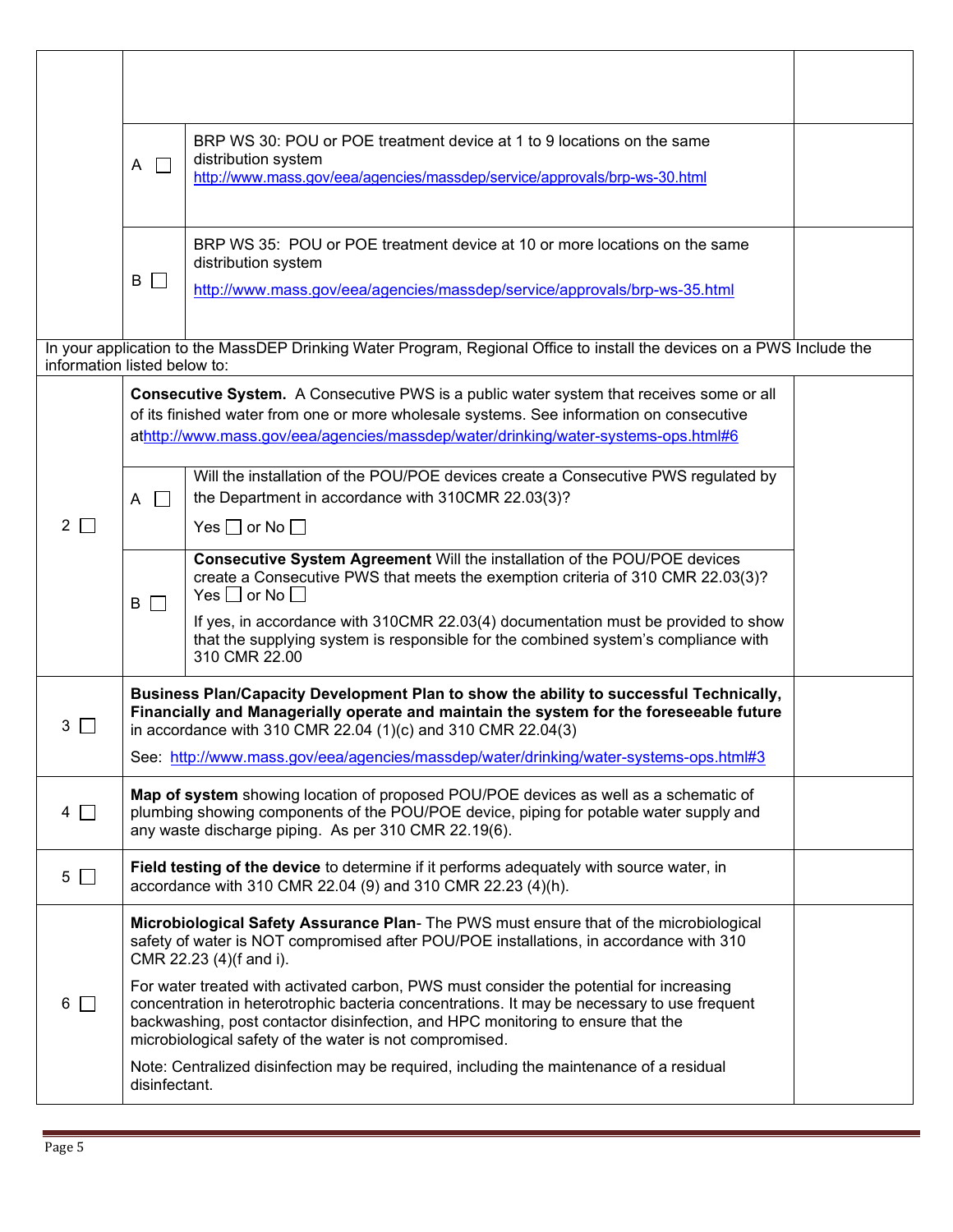| $7\Box$         | Cross Connection Control Plan for Backflow prevention is required per 310 CMR 22.22<br>(3) For example, reverse osmosis (RO) POU devices shall be installed in a manner so that the<br>concentrated waste stream may be properly discharged through an approved air gap. See and<br>http://www.mass.gov/eea/agencies/massdep/water/drinking/water-systems-ops.html#8                                                                                       |                 |
|-----------------|------------------------------------------------------------------------------------------------------------------------------------------------------------------------------------------------------------------------------------------------------------------------------------------------------------------------------------------------------------------------------------------------------------------------------------------------------------|-----------------|
|                 | Operation and Maintenance (O&M) written procedures: maintenance schedule, log, tasks,<br>spare parts, etc. as per 310 CMR 22.04 (3).                                                                                                                                                                                                                                                                                                                       |                 |
| $8\Box$         | Monitoring/sampling schedule: Once a system is approved and in operation, initial monitoring<br>must be provided to show that each device consistently and reliably achieves drinking water<br>quality standards. After that, a minimum of quarterly sampling.                                                                                                                                                                                             |                 |
|                 | Emergency Response Plan (Written Contingency Plan) in accordance with 310 CMR 22.04<br>(13).                                                                                                                                                                                                                                                                                                                                                               |                 |
|                 | PWS emergency response plan must include actions in the event of loss of water supply or<br>distribution pipe related mechanical failure to supply water to $\geq$ 50% water users served by the<br>system                                                                                                                                                                                                                                                 |                 |
| 9 <sup>0</sup>  | All repairs and replacements must be completed in a timely manner and as soon as possible.<br>Repairs and replacements should occur no later than 14 days after the failure of the device.                                                                                                                                                                                                                                                                 |                 |
|                 | In the event, a device is inoperable (or temporarily out of service) for a period beyond any<br>normal maintenance activities, contact the MassDEP's Drinking Water Program. Under such<br>temporary situations, bottled water may be required to be supplied unless potable water<br>complying with drinking water standards may be available from another tap. See:<br>http://www.mass.gov/eea/agencies/massdep/water/drinking/water-systems-ops.html#12 |                 |
|                 | Certified Operator Plan, as required in accordance with 310 CMR 22.11(B).                                                                                                                                                                                                                                                                                                                                                                                  |                 |
| $10$ $\Box$     | For example: manganese removal using ion exchange to meet the Health Advisory level<br>requires an operator with a Class 1-T license or higher. See:<br>http://www.mass.gov/eea/agencies/massdep/water/drinking/water-systems-ops.html#5                                                                                                                                                                                                                   |                 |
|                 | Compliance with Uniform State Plumbing Code 248 CMR 2.00                                                                                                                                                                                                                                                                                                                                                                                                   |                 |
|                 |                                                                                                                                                                                                                                                                                                                                                                                                                                                            |                 |
| 11 $\Box$       | 310 CMR 22.23 (4) (d) says the POU or POE device shall be installed in conformance with 248<br><b>CMR 2.00</b>                                                                                                                                                                                                                                                                                                                                             |                 |
|                 | Other permit(s), approval(s) or documents as determined by the MassDEP                                                                                                                                                                                                                                                                                                                                                                                     |                 |
| 12 <sup>7</sup> |                                                                                                                                                                                                                                                                                                                                                                                                                                                            |                 |
|                 |                                                                                                                                                                                                                                                                                                                                                                                                                                                            |                 |
| Item#           | <b>For Community Water Systems only:</b>                                                                                                                                                                                                                                                                                                                                                                                                                   | <b>Comments</b> |
| $13$ $\Box$     | <b>Public Meeting.</b> It is recommended that for community systems considering the installation of<br>POU devices, a public meeting with water users be held to obtain approval before considering<br>a POU treatment option. There must be 100% homeowner participation as 310 CMR 22.23<br>$(4)(g)$ requires that $\underline{\text{all}}$ consumers be protected. Also see 310 CMR 22.23 (4) (k).                                                      |                 |
| 14 $\Box$       | Documentation. The PWS must document that customers are required to and have agreed to<br>participate in the POU/POE treatment program as required by 310 CMR 22.23 (4) (k).                                                                                                                                                                                                                                                                               |                 |
| 15 $\Box$       | Access Agreement (legal authority of PWS) in place between PWS and water users<br>regarding maintenance/replacement and monitoring of POU/POE devices at each location<br>and/or each household within the community system. PWS must have access to all devices<br>for sampling and maintenance, in accordance with 310 CMR 22.23 (4)(a) and (k).<br>See EPA document for templates:                                                                      |                 |